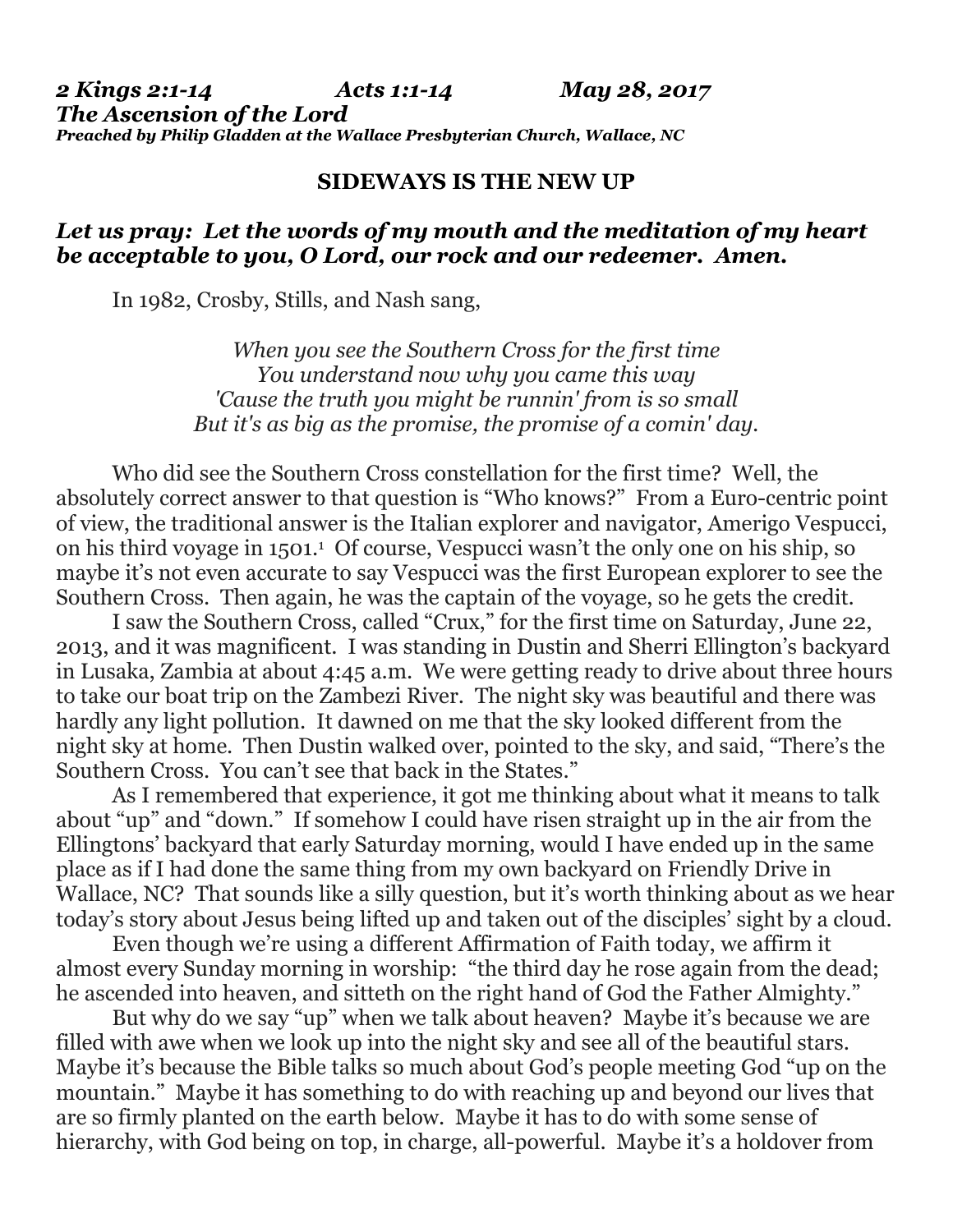an ancient worldview that thought of creation as three-layered – the earth, what's under the earth, and the skies/heavens above the earth. Listen to what we are going to say in this morning's Affirmation of Faith from Philippians 2:9-10: "Therefore God highly exalted him and gave him the name that is above every name, so that at the name of Jesus every knee should bend, in heaven and on earth and under the earth, and every tongue should confess that Jesus Christ is Lord, to the glory of God the Father." Talking about Jesus ascending into heaven, going up, is our way of affirming that Jesus Christ is Lord.

When the Russian cosmonaut, Yuri Gagarin, became the first human being to go into space, it was widely reported that he said, "I went up to space, but I didn't encounter God." However, it turns out that Gagarin, a baptized and devout member of the Russian Orthodox Church, probably never said anything like that. In fact, Nikita Khrushchev uttered that famous line in a speech to the Central Committee in Moscow, and then put the words in Yuri Gagarin's mouth. Gagarin's close friend, Valentin Petrov, a professor at the Russian Air Force Academy, said he heard Gagarin say on numerous occasions, "An astronaut cannot be suspended in space and not have God in his mind and in his heart."<sup>2</sup>

What sense does it make to us 21<sup>st</sup> century Christians to talk about Jesus ascending into heaven? We have a completely different worldview and understanding of cosmology from believers in the 1 st century A.D.

Geographically and spatially, maybe it doesn't make much sense to talk about "going *up* to heaven." However, theologically it is very important to affirm that "he ascended into heaven and sitteth on the right hand of God the Father Almighty." "Jesus going up" affirms that the Jesus who died on the cross and was raised again from the dead now rules as Lord over all. "Jesus going up" looks back to the glory of his transfiguration, with the mountain and the cloud and Elijah and the brilliant white clothing. "Jesus going up" looks forward to what the disciples are called to do, now that Jesus is absent in a physical presence but always present in the power of his Holy Spirit. "Jesus going up" has been called the "hinge point" of Luke's two volume work of his gospel and his book of the acts of the apostles. "Jesus going up" is the end of Jesus' earthly presence and the beginning of Jesus' spiritual presence.

Ancient Celtic Christian tradition speaks of "thin places," where the distance between heaven and earth collapses and we can catch a glimpse of the divine. One travel writer puts it this way, "The divine supposedly transcends time and space, yet we seek it in very specific places and at very specific times. If God is everywhere and 'everywhen,' as the Australian aboriginals put it wonderfully, then why are some places thin and others not. Why isn't the whole world thin? Maybe it is but we're too thick to recognize it. Maybe thin places offer glimpses not of heaven but of earth as it really is, unencumbered. Unmasked."<sup>3</sup>

"Maybe it is but we're too thick to recognize it. . ." That reminds me of the two men in white robes rebuking the disciples who must have been standing there with their necks craned and their jaws dropped: "Men of Galilee, why do you stand looking up toward heaven?" (Acts 1:11) The men/angels imply the disciples ought to be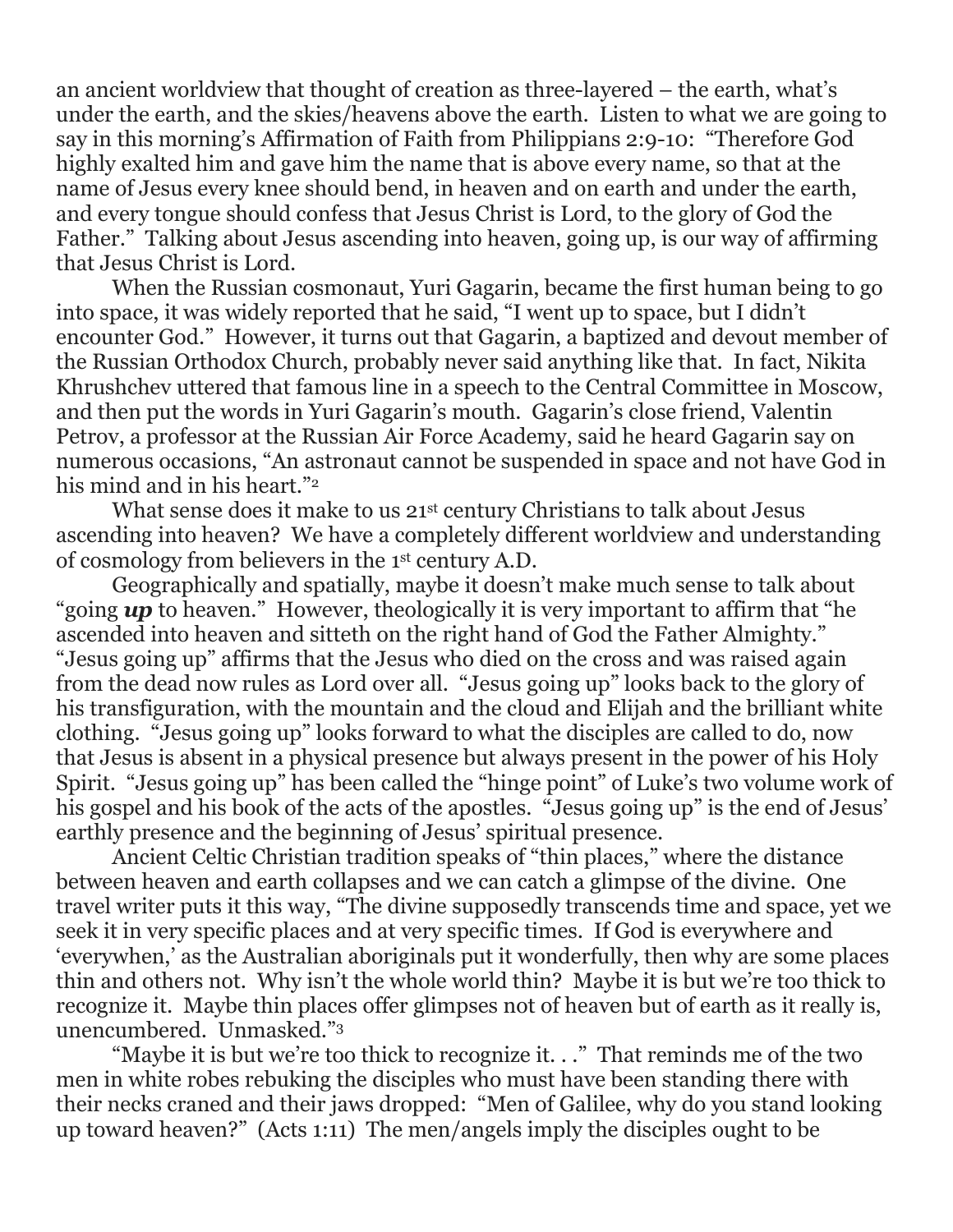looking somewhere else, going somewhere else, doing something else, than standing rooted in one spot.

Before Jesus "went up," his disciples asked him, "Lord, is this the time when you will restore the kingdom to Israel?" They were calculating the dates and times, they were rooted in their old way of thinking about what God was up to in Jesus Christ. Someone has said that we have far too many heaven gazers and not enough true disciples. We are more concerned about when the Lord will come again than about what we should be doing in the meantime now that he has *already* come once. It's the "danger of looking high when Jesus asks us to look low at the people he has come to redeem."

Today's sermon title, "Sideways Is the New Up," comes from a poem by Rick Fry. The phrase caught my attention because it's sounds kind of like the TV show, "Orange Is the New Black." I didn't really know what that meant, so I looked it up and found out it comes from the fashion industry/pop culture, in which black is the color that will go with anything. So "\_\_\_\_\_\_\_\_\_\_\_\_\_ is the new black" means some other color/some other thing is now common and versatile. The TV title refers to the orange jumpsuits worn in the prison in the series.

"Sideways Is the New Up" helps us think about what "Jesus going up" in his ascension means for us as believers and followers in this time between Jesus coming once and Jesus coming again. Rick Fry writes:

> *You lifted your nail pierced hands over the disciples, And blessed them. And as you blessed them you went up, Way up. The crucified one was exulted And glorified in heaven. Yet heaven is where God is, And God is where our neighbor is, And our neighbor is behind us and in front, To the left, right, diagonal, and sideways. So sideways is the new up. We discover your glorified presence In the thickness of life around us. And you trust us to carry on the mission that you began, With a promise that we will be Clothed with power from on high. It's a power that we possess only by giving it away For the sake of our sister and brother – A power strong enough to stand with them, Deep in hurt and sorrow, In grief and longing, In pain and sickness and doubt.*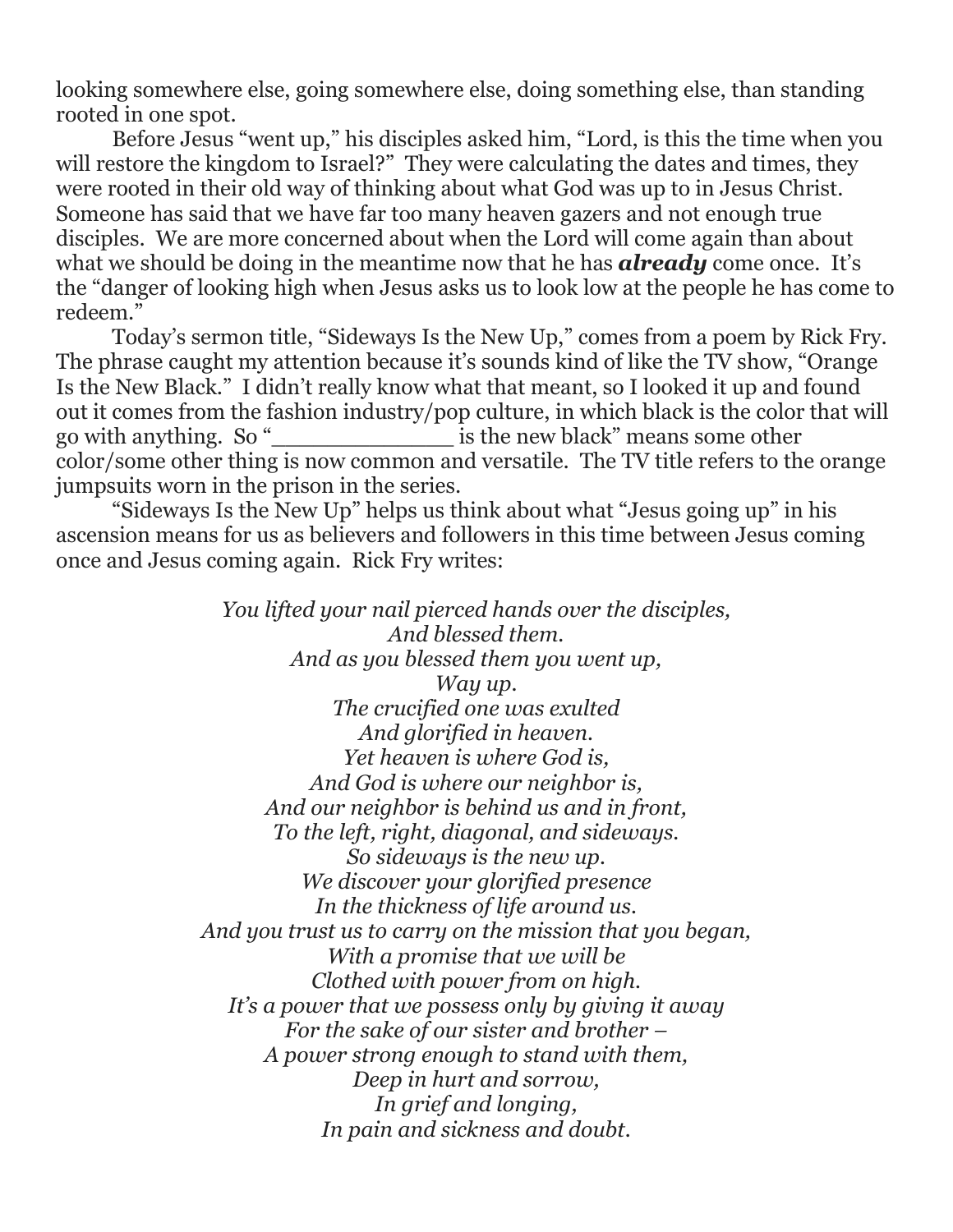## *You trust us enough To bless us for such work.*<sup>4</sup>

"Sideways is the new up" keeps "Jesus going up" from being too other-worldly or irrelevant to our modern lives. "He ascended into heaven" means Jesus is Lord. And, if Jesus is Lord, that means he is the only true Lord. And, if Jesus is the only true Lord, that means Jesus-gone-up is Lord of our entire life, not just our worship-life and church-life and prayer-life and spirit-life.

The Day of Ascension is forty days after Easter, so it never falls on a Sunday. Actually, it was last Thursday, May 25. Ascension Day doesn't get much attention in most churches, and that's too bad. "Jesus going up" is an important companion to our resurrection celebration on Easter Sunday. In both cases, the gospel writers make sure we understand that the risen Lord Jesus in all of his glory is the same Jesus who was crucified in shame. The two can't be separated – not in Jesus' life, not in our faith. Because we don't highlight Ascension Day much in our church, I looked up what Presbyterians believe about the ascension and, no great surprise, found an excerpt from the *Companion to the Book of Common Worship* titled "Christ is Lord." Near the end you read, "Christ's ascension, therefore, concerns us not only with ecclesiastical matters but also with social and political ones. With the raising of Christ to a position above all worldly powers, the earthly ministry of Christ begun at Christmas's incarnation now concludes. The path of faithfulness obediently followed by Christ traveled through the suffering of the cross to the exaltation of the glory. From glory to suffering to glory again is the shape of Jesus' ministry as well as ours. We, too, are destined for the glory we share now in Christ only by faith. 'It does not yet appear what we shall be, but we know that when Christ appears we shall be like him' (1 John 3:2)"<sup>5</sup>

The Crux constellation in the Southern Hemisphere, the Southern Cross, is made up of four stars, two of which are of first-magnitude brightness. The longer bar of the cross points almost exactly toward the South Pole. Navigators in the Southern Hemisphere use the Southern Cross as navigators in the Northern Hemisphere use the North Star and the Big Dipper. The constellation gets its name because of the formation of the four stars – a formation that is called "cruciform," the shape of a cross.

"Jesus going up," his ascension into heaven, says a lot about his Lordship over all of life. "Jesus going up" also says a lot to us about leading a cruciform life. Think about the shape of a cross. The long vertical arm points us up to God, and tells us to love God with all our heart, mind, strength, and soul. The shorter horizontal arm of the cross – the arm upon which our Lord Jesus stretched out his arms for the whole world – points us out to our neighbors, and tells us to love them as we love ourselves.

When it comes to living for God in obedience to the One who has been exalted and given the name that is above every name, maybe sideways really is the new up.

*When you see the cross of Jesus for the first time, You understand now why you came this way It's as big as the promise, the promise of a comin' day.*